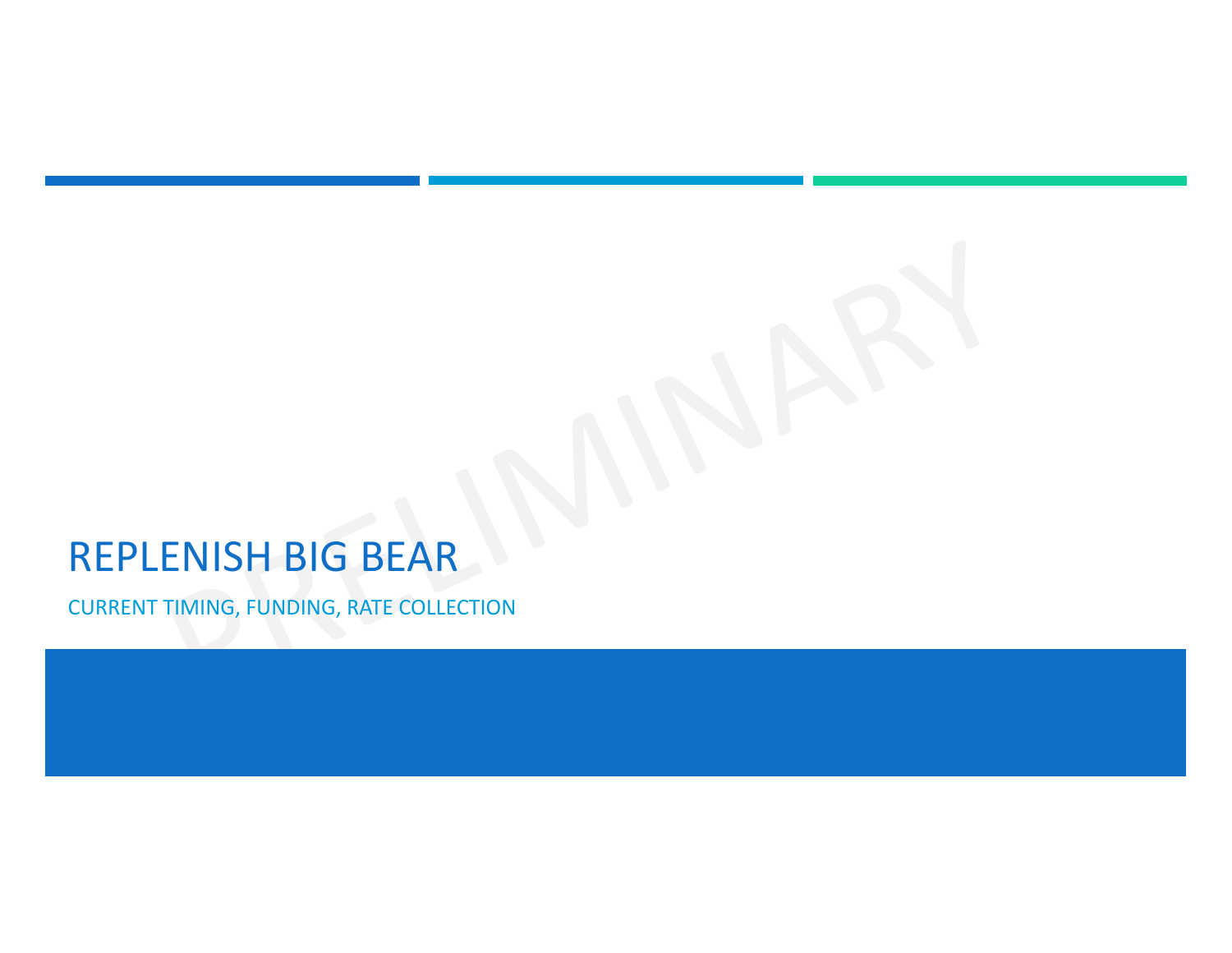# IMPORTANT INFORMATION

- П **The information presented is VERY PRELIMINARY** and is based on the information available today.
- П **The information presented WILL CHANGE** due to the status of RBB. RBB is still in the very early stages with feasibility and permitting ongoing. The permitting process is expected to progress by June 30, 2022, with the expectation that parameters for discharging water to the lake will be identified. This will lay the groundwork for meeting regulatory requirements. After this is accomplished, RBB will go through <sup>a</sup> piloting phase, preliminary design, and final design which will take approximately 18+ months. As we move through these phases, RBB will become more refined and the costs more certain.
- $\mathcal{L}_{\mathcal{A}}$ It is the Agency's intent to diligently seek and secure offsetting funds in an effort to provide the **lowest cost to its ratepayers**. The Agency is actively seeking grant funds, low‐interest loans, and other revenue to offset costs to its ratepayers. The information presented includes grant funds received to date and other revenue that is subject to negotiation and final agreement.
- П An open and public dialogue will occur regarding the process, progress and impact of RBB on the Agency's ratepayers. Throughout this process **the public's input, patience and trust are highly valued** especially at this VERY PRELIMINARY stage where costs and offsetting revenues are still uncertain and early cost estimates are being discussed.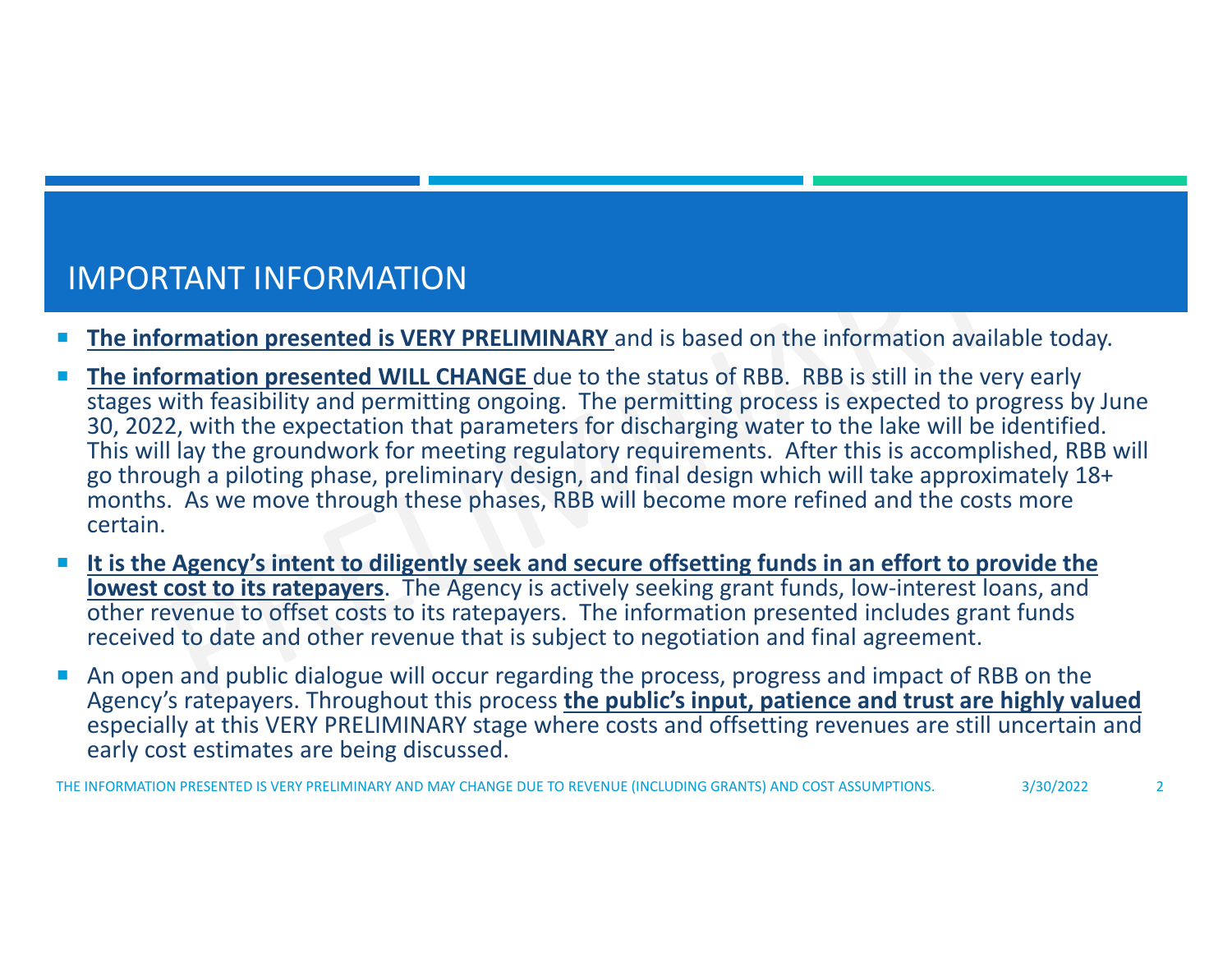#### SUMMARY

- $\mathcal{L}_{\mathcal{A}}$  RBB is currently in the very early stages with permitting yet to be finalized and piloting and facility design to occur over the next 18+ months
- $\mathcal{A}$  RBB is estimated to cost (in 2021 dollars) approximately \$56 million (\$44 million construction, \$12 million other project related)
- $\mathcal{L}_{\mathcal{A}}$ The Agency has been awarded \$7.7 million in grants. A grant application is in process for \$8.8 million.
- $\overline{\phantom{a}}$  The Agency is working to secure annual contributions to offset ongoing RBB costs. The Agency is working with the Big Bear Municipal Water District as well as the City of Big Bear Lake (visitor‐based TOT revenue) and the County of San Bernardino (visitor‐based TOT revenue) for this purpose.
- $\mathcal{A}$  Based on the VERY PRELIMINARY information available today, an annual rate of approximately \$180 per Equivalent Dwelling Unit (approximately \$15 per month) is currently estimated for RBB in FY 2028.
- $\overline{\phantom{a}}$  The RBB annual rate proposed in FY 2024 is \$5.76 per EDU (\$0.48 per month). If RBB continues to move forward, the Agency may need to begin collecting <sup>a</sup> larger amount in FY 2025, possibly \$60 to \$70 per Equivalent Dwelling Unit (approximately \$5.40 per month).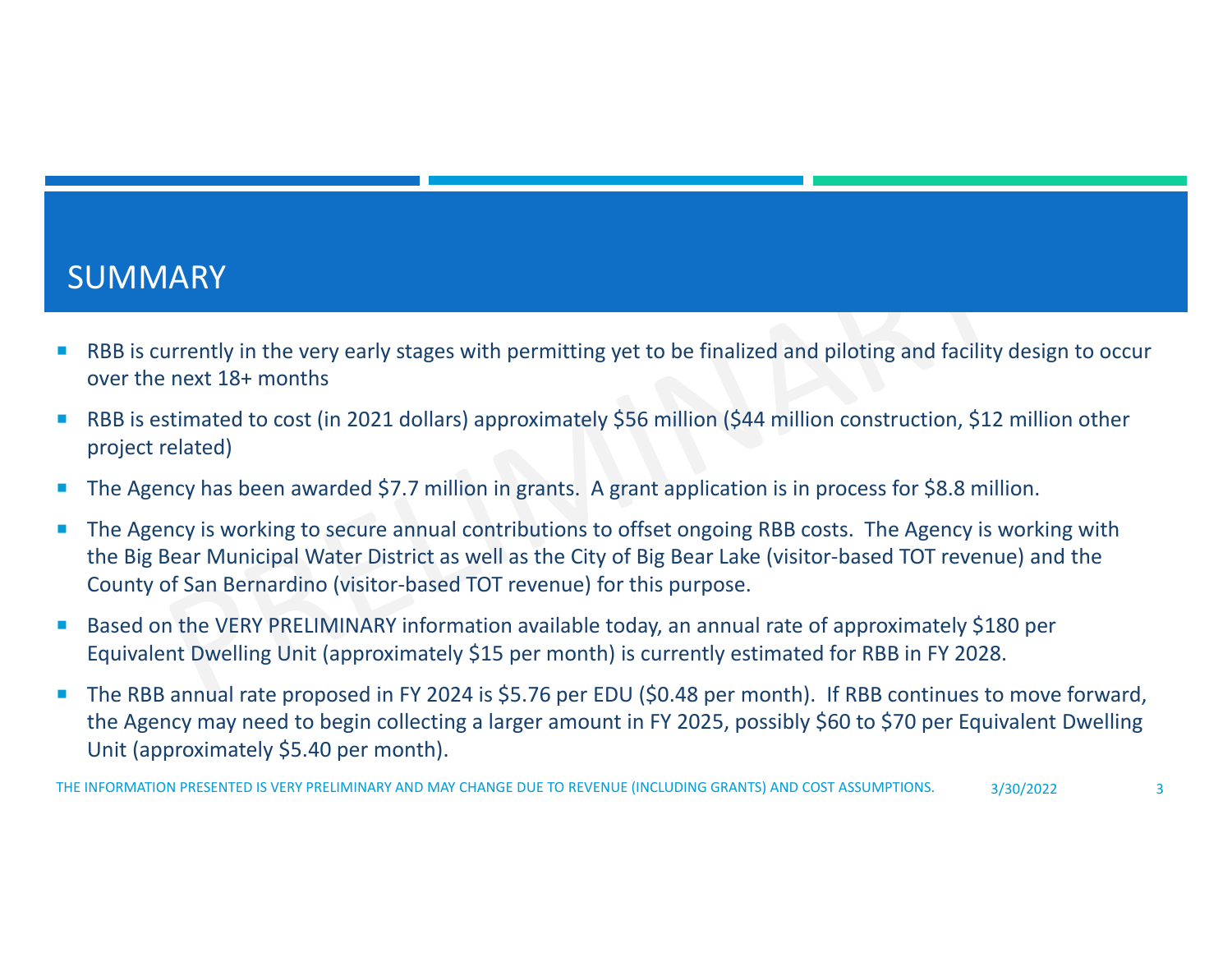# RBB TIMELINE

| July 2018-<br><b>FY 2022</b>                                                                                                                                | <b>FY 2023</b>                                                                                   | <b>FY 2024</b>                                        | <b>FY 2027</b>                           |
|-------------------------------------------------------------------------------------------------------------------------------------------------------------|--------------------------------------------------------------------------------------------------|-------------------------------------------------------|------------------------------------------|
| • Project Mgt<br>• Funding and<br>Financing<br>• Permitting in<br><b>Process</b><br>• Piloting<br><b>Begins</b><br>• Preliminary<br>Design<br><b>Begins</b> | • Piloting<br>Complete<br>• Preliminary<br>Design<br>Complete<br>• Final Design<br><b>Starts</b> | • Construction<br><b>Starts</b><br>$\bullet$ Feb 2024 | • Construction<br>Complete<br>• Aug 2026 |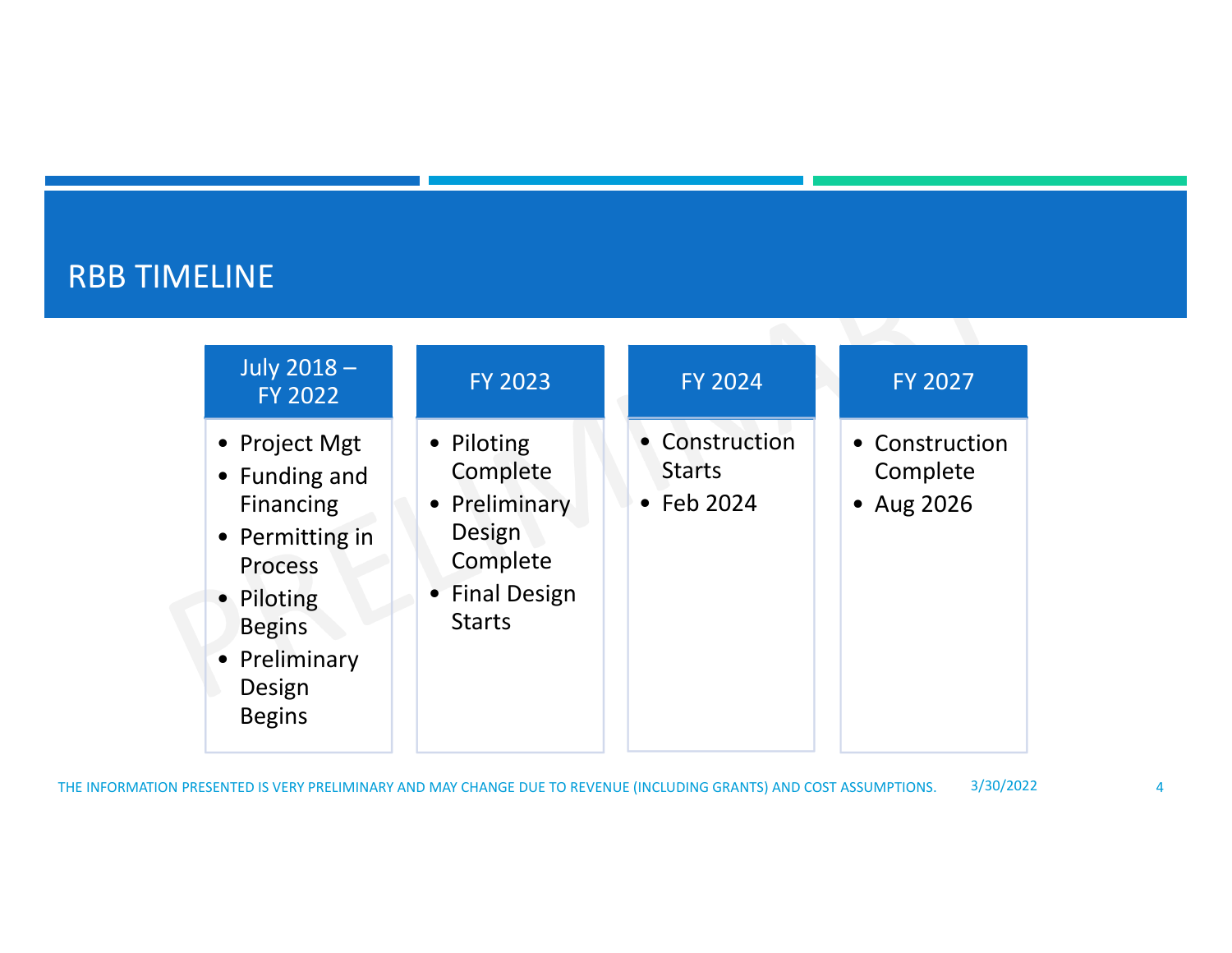

- BBARWA Ratepayers
- Offset by Other Revenue from Project Beneficiaries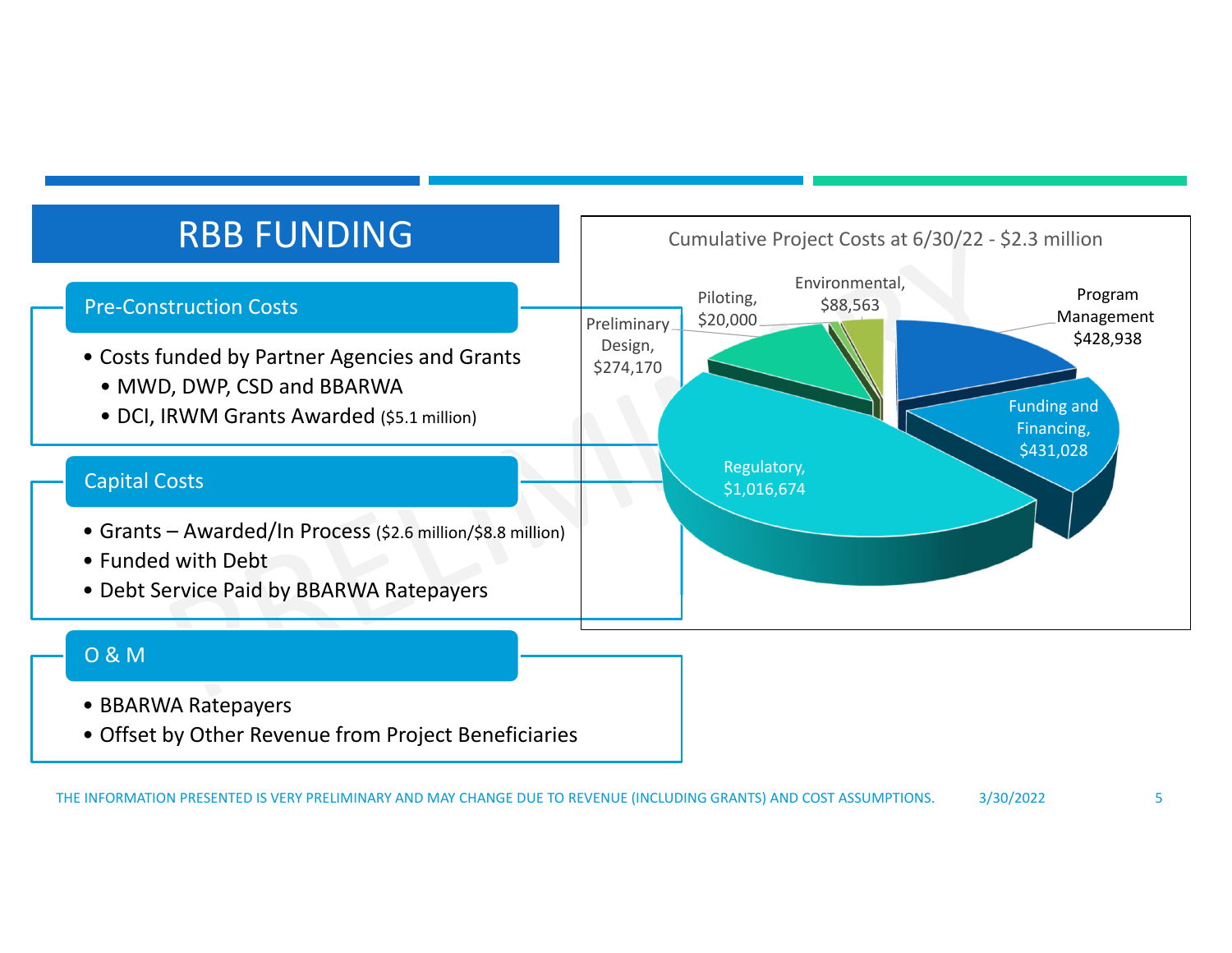RBB**OTHER** REVENUE

#### MWD ‐ \$1 million

- Negotiation of Letter of Intent
- In consideration for RBB Water, MWD will
	- Annually provide \$1 million (through increased boat and dock fees, RBB water sales (Bear Mountain Resort, DWP/CSD water sales, and/or other)
	- Will commit to provide water for the purposes of water sustainability (Sand Canyon Recharge or otherwise) up to an annual amount with cumulative account (cumulative unused amount).

#### TOT (City, County) ‐ \$500,000

- Transient Occupancy Tax 1%
- Voter Approval
- \$500,000 per Year (may be variable if based on % of sales)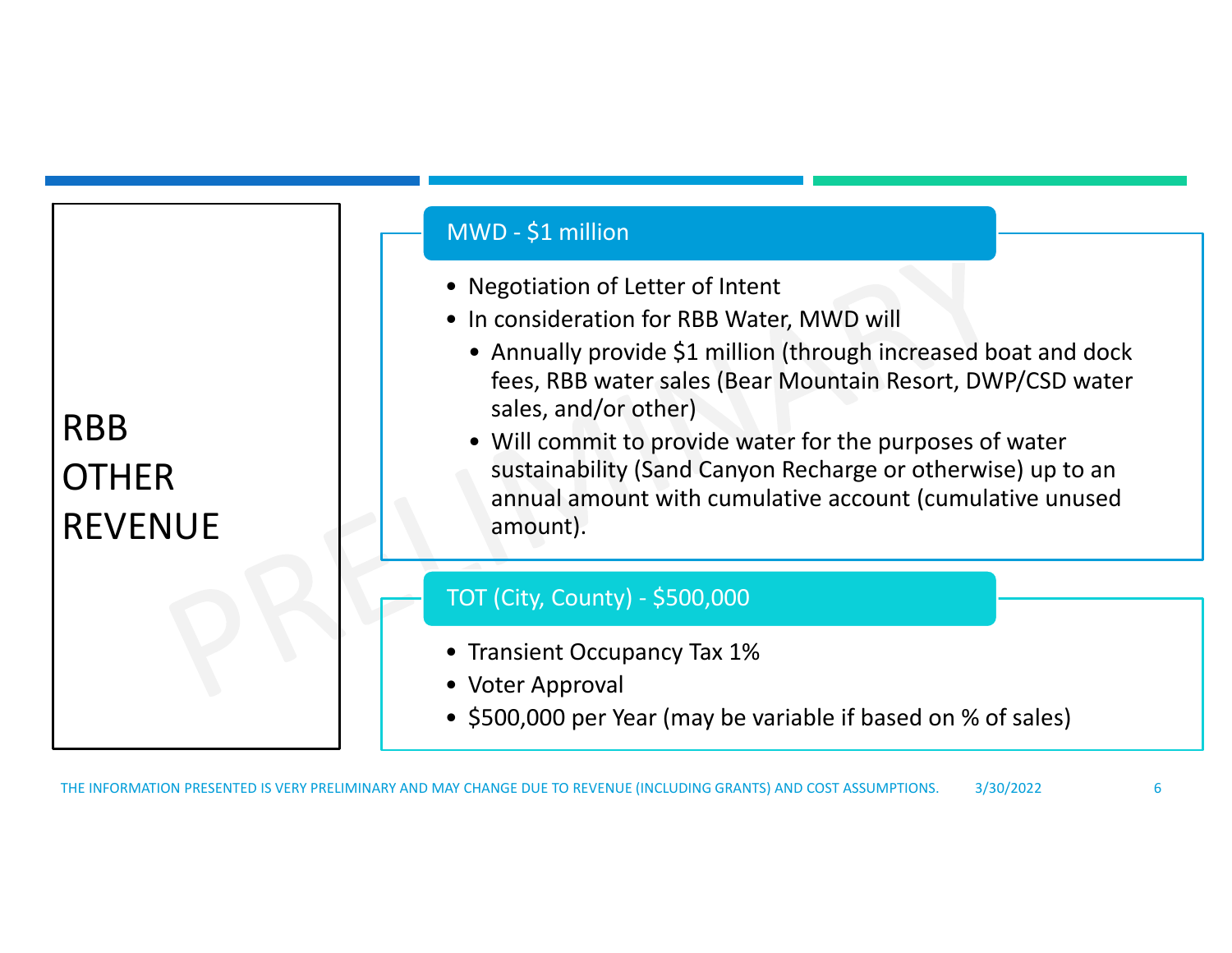# RBB RATES THROUGH FY 2025

- П 3‐Year Look
- Through Construction Start Period (completed in August 2026)
- ■ Assumes BBARWA stand-alone funding beginning FY 2023
	- $\overline{\phantom{a}}$ Project moves from feasibility to piloting, design and construction
- $\mathcal{L}_{\mathcal{A}}$ ■ BBARWA borrows under a line of credit
	- $\mathcal{L}_{\mathcal{A}}$  Line of Credit
		- advance fund grant reimbursements
		- **E** expenditures in excess of grant reimbursements
	- $\mathcal{C}^{\mathcal{A}}$ Borrowings are expected to be replaced with lower‐interest debt or grants
- Г RBB Rates are based on debt service ‐ interest only at 4% on average debt outstanding

THE INFORMATION PRESENTED IS VERY PRELIMINARY AND MAY CHANGE DUE TO REVENUE (INCLUDING GRANTS) AND COST ASSUMPTIONS. 3/30/2022 7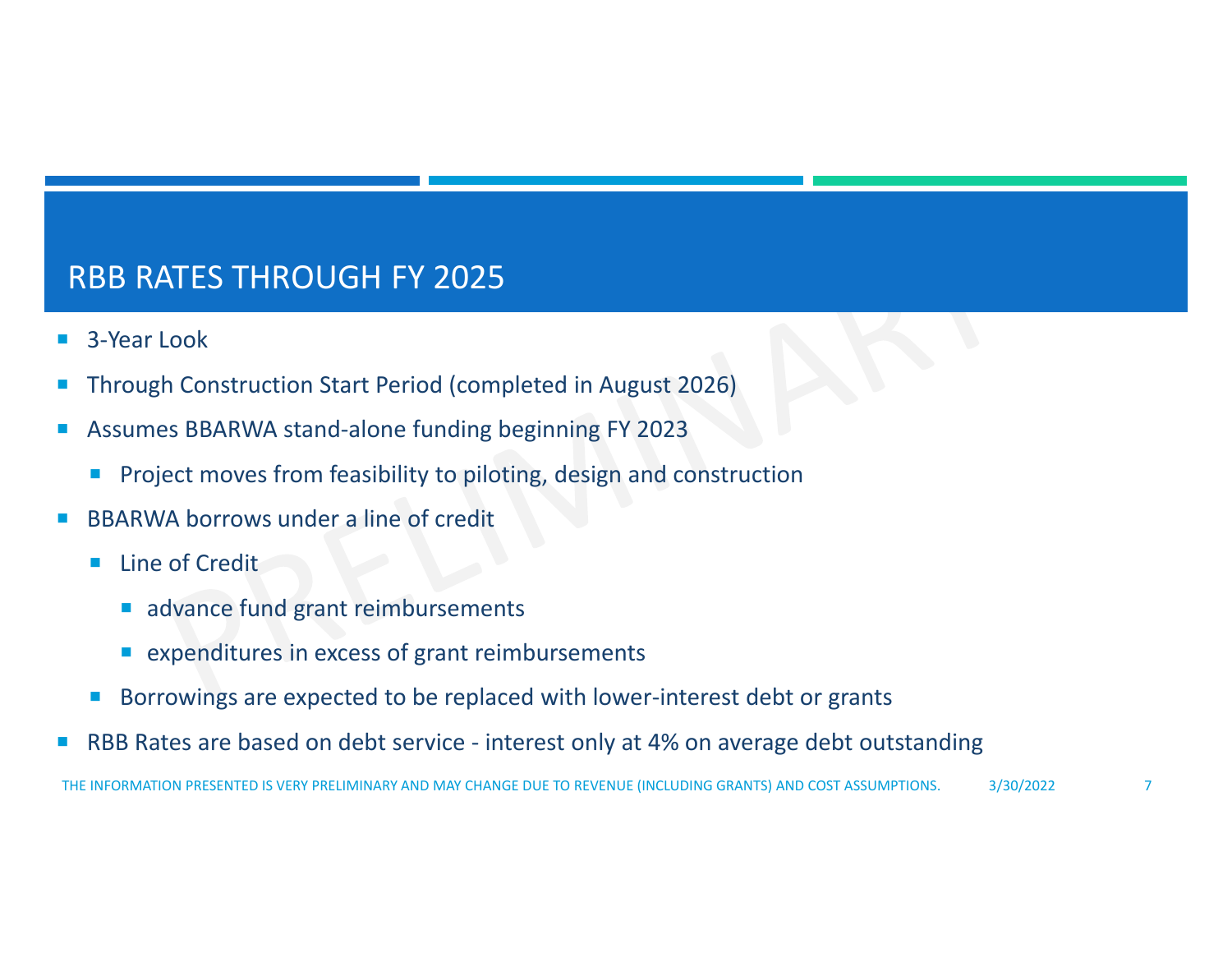# RBB PROJECTED CASH FLOW AND BORROWING

|                                   | FY 2023           | FY 2024           | FY 2025       |
|-----------------------------------|-------------------|-------------------|---------------|
| <b>Op Revenues</b>                | 0                 | 0                 | 0             |
| <b>Op Expenses</b>                | 0                 | 0                 | 0             |
| <b>Non-operating Income</b>       |                   |                   |               |
| <b>Grant Revenue</b>              | 1,024,743         | 2,740,852         | 0             |
| <b>Capital Expenditures</b>       |                   |                   |               |
| <b>Maintenance Capex</b>          |                   | ŋ                 | 0             |
| Program Management                | 285,117           | 306,864           | 256,318       |
| <b>Funding and Financing</b>      | 42,288            | 34,909            | 26,272        |
| Regulatory                        | 51,831            | 29,181            | 2,354         |
| <b>Preliminary Design</b>         | 129,178           | O                 | 0             |
| Piloting                          | 649,000           | 0                 | 0             |
| <b>Environmental Compliance</b>   | 158,946           | O                 | 0             |
| <b>Final Design</b>               | 1,178,117         | 1,755,323         | O             |
| Engineering Services During Const | 0                 | 217,981           | 516,827       |
| <b>Construction Management</b>    | 0                 | 558,264           | 1,301,051     |
| Construction                      | <u>0</u>          | <u>3,595,285</u>  | 21,407,679    |
| <b>Total Capital Expenditures</b> | 2,494,476         | 6,497,807         | 23,510,500    |
| <b>Net Cash Flow</b>              | <u>-1,469,733</u> | <u>-3,756,955</u> | $-23,510,500$ |
| <b>Cumulative Borrowing</b>       | $-1,469,733$      | $-5,226,688$      | $-28,737,189$ |

THE INFORMATION PRESENTED IS VERY PRELIMINARY AND MAY CHANGE DUE TO REVENUE (INCLUDING GRANTS) AND COST ASSUMPTIONS. 3/30/2022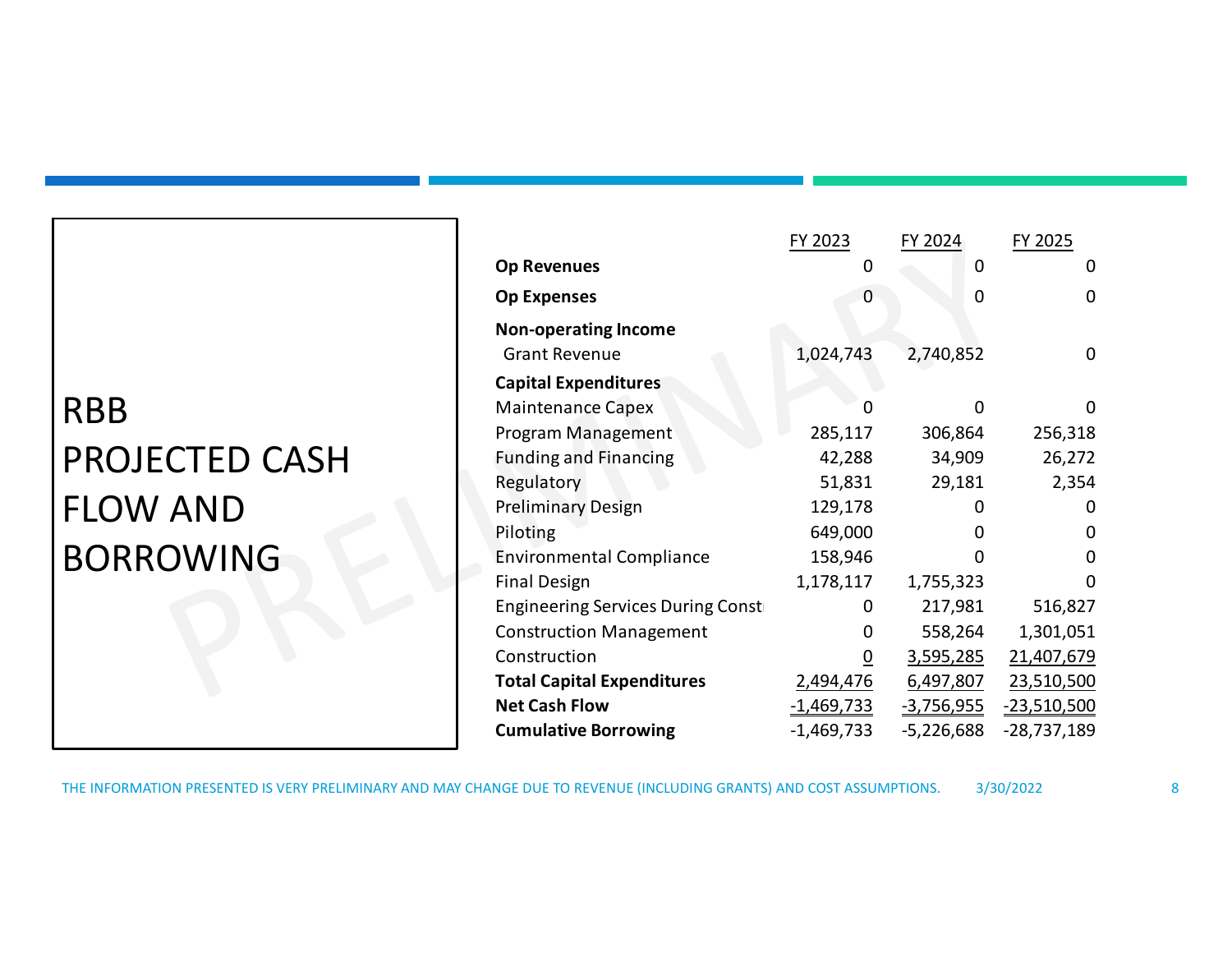|                     |                                                                                                           | FY 2023  | FY 2024   | FY 2025     |
|---------------------|-----------------------------------------------------------------------------------------------------------|----------|-----------|-------------|
|                     | <b>Revenue Requirements</b>                                                                               |          |           |             |
|                     | Op Expenses b/f Depreciation                                                                              | \$0      | \$0       | \$0         |
|                     | <b>Capital Maintenance</b>                                                                                | 0        |           | $\mathbf 0$ |
|                     | Debt Service (Avg. Outstanding 4%)                                                                        | 31,669   | 136,203   | 679,278     |
|                     | <b>Less</b>                                                                                               |          |           |             |
| <b>RBB</b>          | <b>Other Revenue</b>                                                                                      | 0        |           | $\mathbf 0$ |
|                     | <b>Revenue Requirements</b>                                                                               | \$31,669 | \$136,203 | \$679,278   |
| <b>REVENUE</b>      | <b>EDU<sub>s</sub></b>                                                                                    | 25,288   | 25,333    | 25,378      |
|                     | Rate                                                                                                      | \$1.25   | \$5.38    | \$26.77     |
| <b>REQUIREMENTS</b> | <b>Proposed Rate Collection</b>                                                                           | \$5.79   | \$12.20   | \$19.26     |
|                     | Incremental Increase in BBARWA Rates                                                                      | 2.5%     | 2.5%      | 2.5%        |
|                     | Revenue Requirements are based on interest only on estimated average debt<br>outstanding through FY 2025. |          |           |             |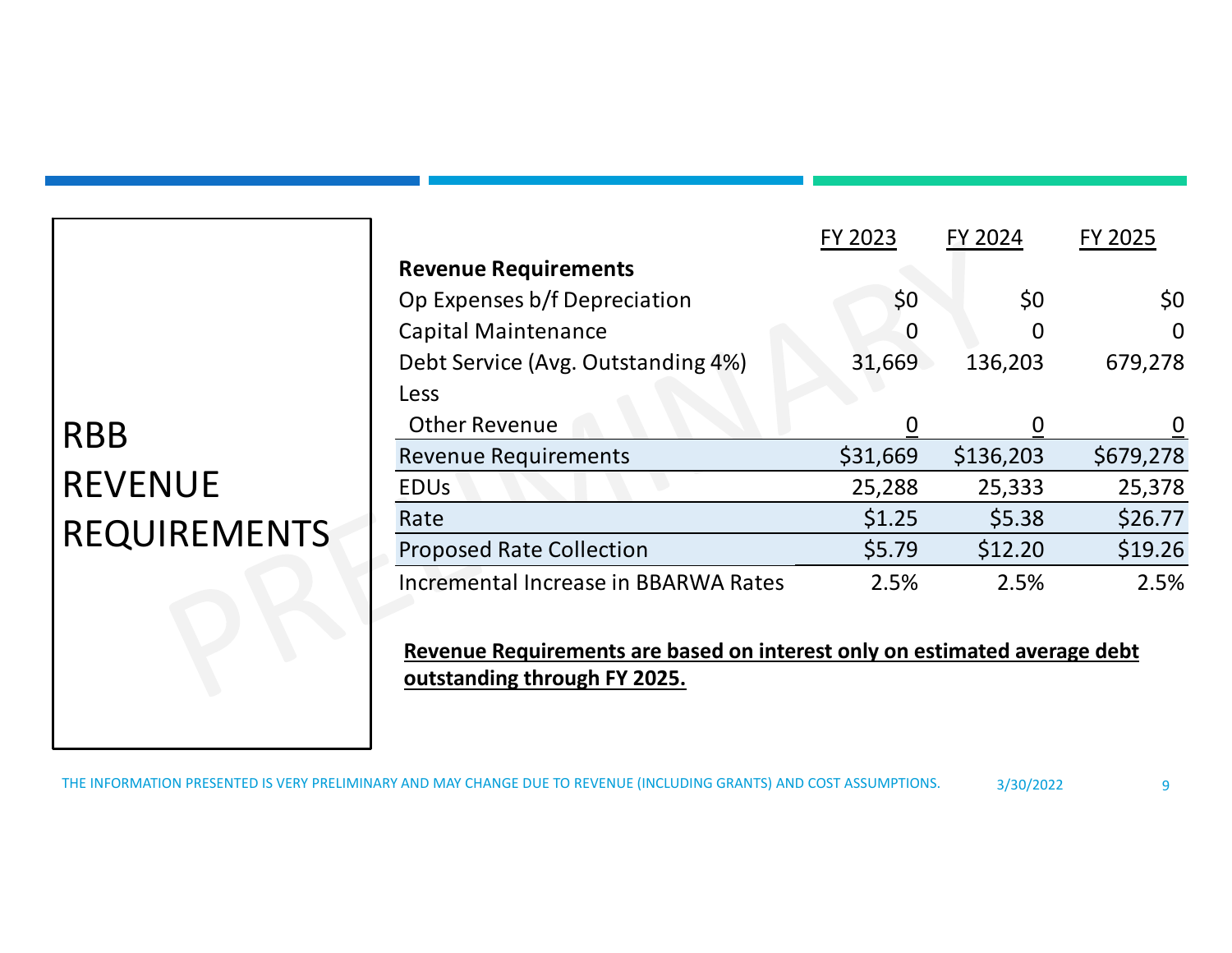## RBB FUTURE REVENUE REQUIREMENTS ‐ RESERVES

|  | Financial Management Requires Reserves at<br>Startup (FY 2027)<br><b>Operating</b>           |  | Reserves                         |             |  |  |  |  |  |
|--|----------------------------------------------------------------------------------------------|--|----------------------------------|-------------|--|--|--|--|--|
|  |                                                                                              |  | Contingency                      | \$368,956   |  |  |  |  |  |
|  | Contingency (2 months of operating expense)                                                  |  | Emergency                        | 500,000     |  |  |  |  |  |
|  | Emergency (\$500,000)                                                                        |  | Liquidity                        | 1,106,869   |  |  |  |  |  |
|  | Liquidity (amount needed at July 1 to fund<br>Agency's operations due to timing of revenues) |  | <b>Debt Service</b>              | 2,258,743   |  |  |  |  |  |
|  | Debt Service (next 12 months debt service)                                                   |  |                                  | \$4,234,567 |  |  |  |  |  |
|  | Capital and Replacement - Increase Overtime                                                  |  |                                  |             |  |  |  |  |  |
|  | Current portion (next 12 months capex)                                                       |  | <b>EDU<sub>S</sub></b>           | 25,288      |  |  |  |  |  |
|  | Future portion (available for future capex)                                                  |  | Rate to collect prior to FY 2027 | \$167.45    |  |  |  |  |  |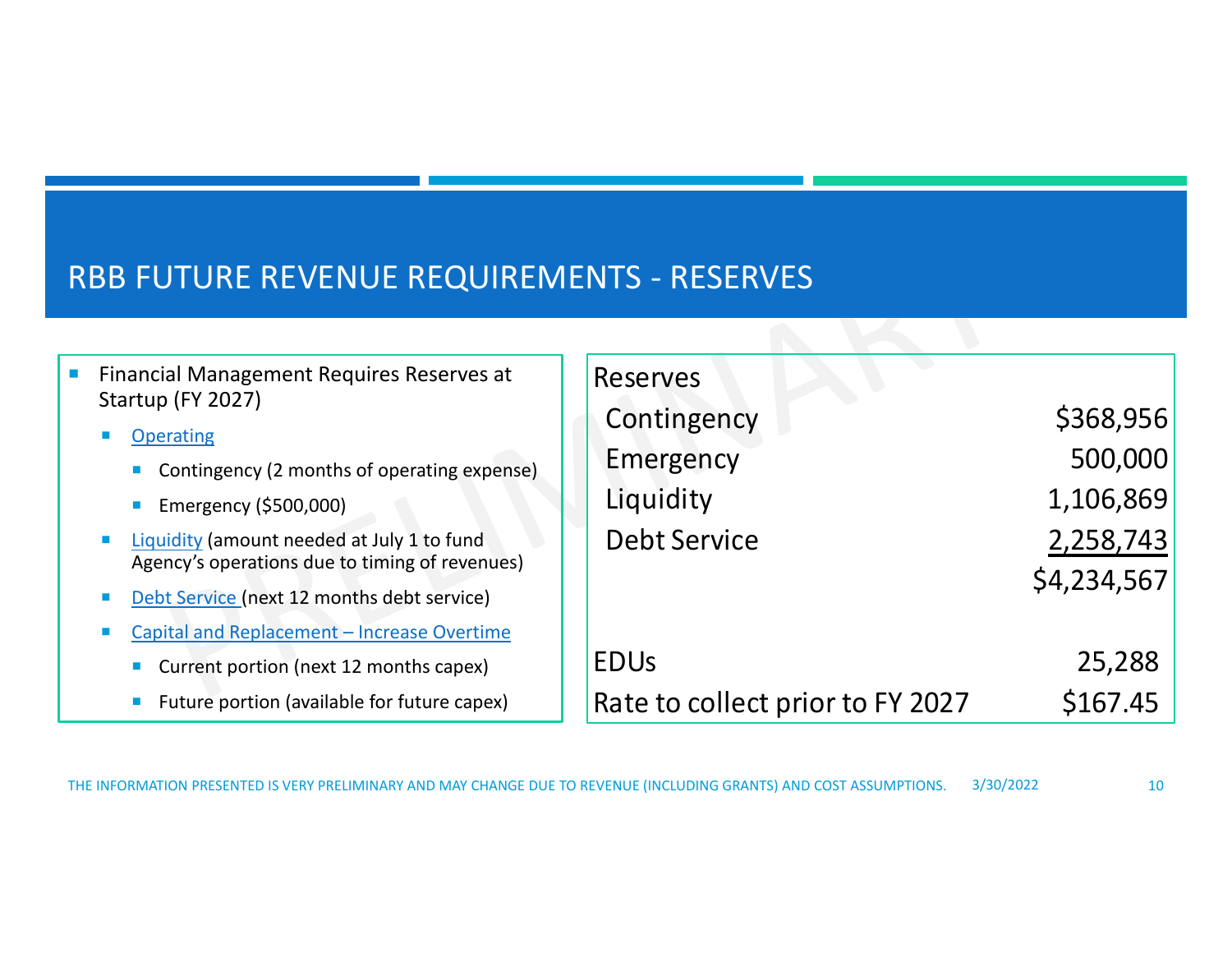#### RBB FUTURE REVENUE REQUIREMENTS – 10 YEAR

|                                             | FY 2023  | FY 2024        | FY 2025      | FY 2026           | FY 2027                                                                       | FY 2028                                                     | FY 2029  | FY 2030  | FY 2031             | FY 2032  |
|---------------------------------------------|----------|----------------|--------------|-------------------|-------------------------------------------------------------------------------|-------------------------------------------------------------|----------|----------|---------------------|----------|
| <b>Revenue Requirements</b>                 |          |                |              |                   |                                                                               |                                                             |          |          |                     |          |
| Op Expenses b/f Depreciation                | 0        | $\mathbf 0$    | $\mathbf 0$  |                   | 0 2,213,737 2,213,737 2,213,737 2,213,737 2,213,737 2,213,737                 |                                                             |          |          |                     |          |
| Capital Maintenance                         | 0        | 0              | $\mathbf{0}$ | 0                 | 223,264                                                                       | 223,264                                                     | 223,264  | 223,264  | 223,264             | 223,264  |
| Debt Service                                | 31,669   | 136,203        |              |                   | 679,278 1,549,177 1,962,701 2,258,743 2,258,743 2,258,743 2,258,743 2,258,743 |                                                             |          |          |                     |          |
| Less                                        |          |                |              |                   |                                                                               |                                                             |          |          |                     |          |
| Other Revenue                               | <u>0</u> | $\overline{0}$ | 0            | 01                |                                                                               | 1,500,000 1,500,000 1,500,000 1,500,000 1,500,000 1,500,000 |          |          |                     |          |
| Revenue Requirements                        | 31,669   | 136,203        |              | 679,278 1,549,177 |                                                                               | 2,899,702 3,195,744 3,195,744 3,195,744                     |          |          | 3,195,744 3,195,744 |          |
| <b>EDUS</b>                                 | 25,288   | 25,333         | 25,378       | 25,378            | 25,378                                                                        | 25,378                                                      | 25,378   | 25,378   | 25,378              | 25,378   |
| Rate                                        | \$1.25   | \$5.38         | \$26.77      | \$61.04           | \$114.26                                                                      | \$125.93                                                    | \$125.93 | \$125.93 | \$125.93            | \$125.93 |
| Rate 1.7x Debt Service Coverage             | \$1.25   | \$5.38         | \$26.77      | \$61.04           | \$159.89                                                                      | \$179.77                                                    | \$179.77 | \$179.77 | \$179.77            | \$179.77 |
|                                             |          |                |              |                   |                                                                               |                                                             |          |          |                     |          |
| <b>Reserve Collection 3-Year Transition</b> | \$0.00   | \$55.81        | \$55.81      | \$55.81           | \$0.00                                                                        | \$0.00                                                      | \$0.00   | \$0.00   | \$0.00              | \$0.00   |
| <b>Full Collection</b>                      | \$1.25   | \$61.19        | \$82.58      | \$116.85          | \$159.89                                                                      | \$179.77                                                    | \$179.77 | \$179.77 | \$179.77            | \$179.77 |
| <b>Collection Scenario w/Reserves</b>       | \$5.79   | \$68.01        | \$75.07      | \$113.00          | \$159.89                                                                      | \$179.77                                                    | \$179.77 | \$179.77 | \$179.77            | \$179.77 |

11THE INFORMATION PRESENTED IS VERY PRELIMINARY AND MAY CHANGE DUE TO REVENUE (INCLUDING GRANTS) AND COST ASSUMPTIONS. 3/30/2022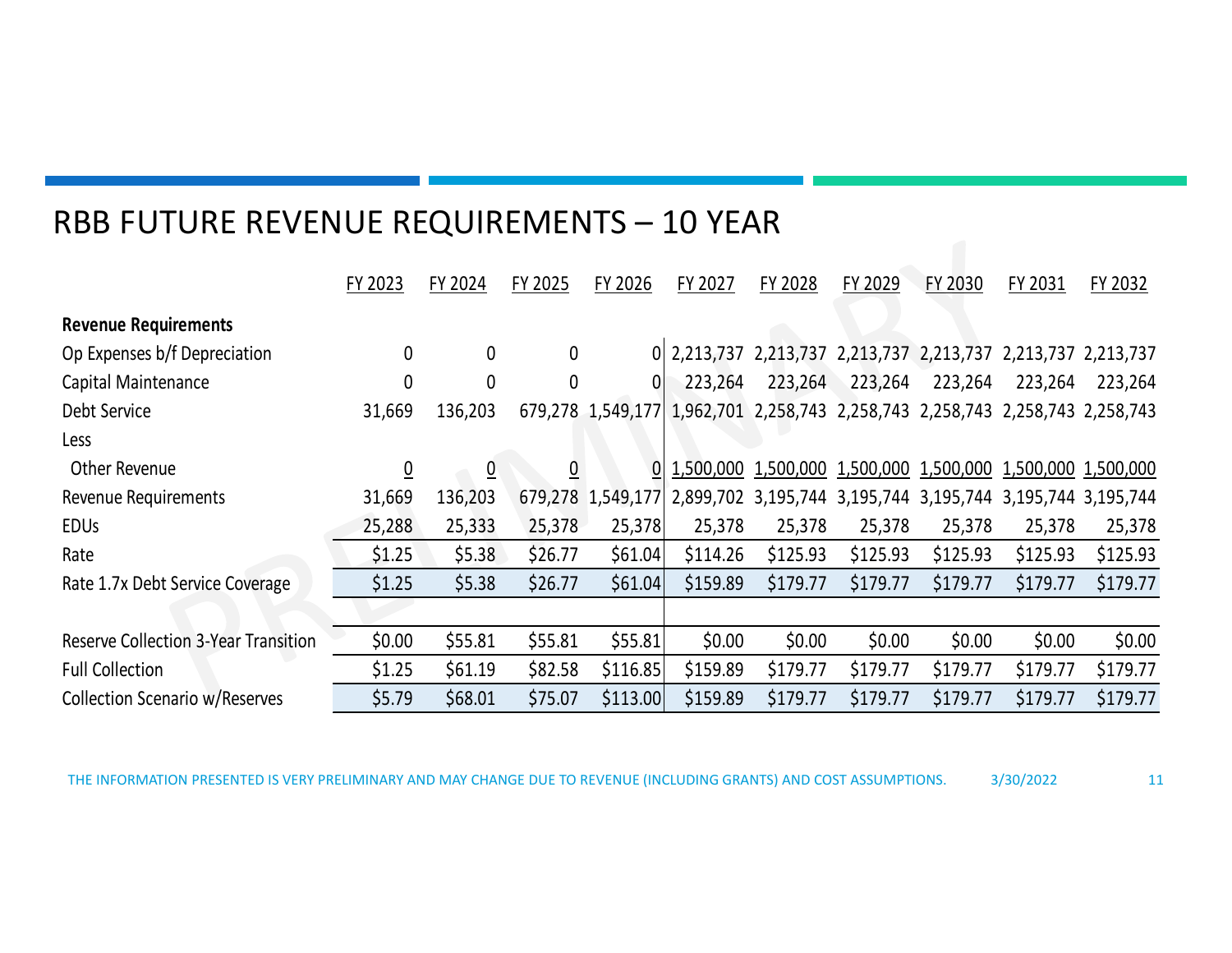

THE INFORMATION PRESENTED IS VERY PRELIMINARY AND MAY CHANGE DUE TO REVENUE (INCLUDING GRANTS) AND COST ASSUMPTIONS. 3/30/2022 12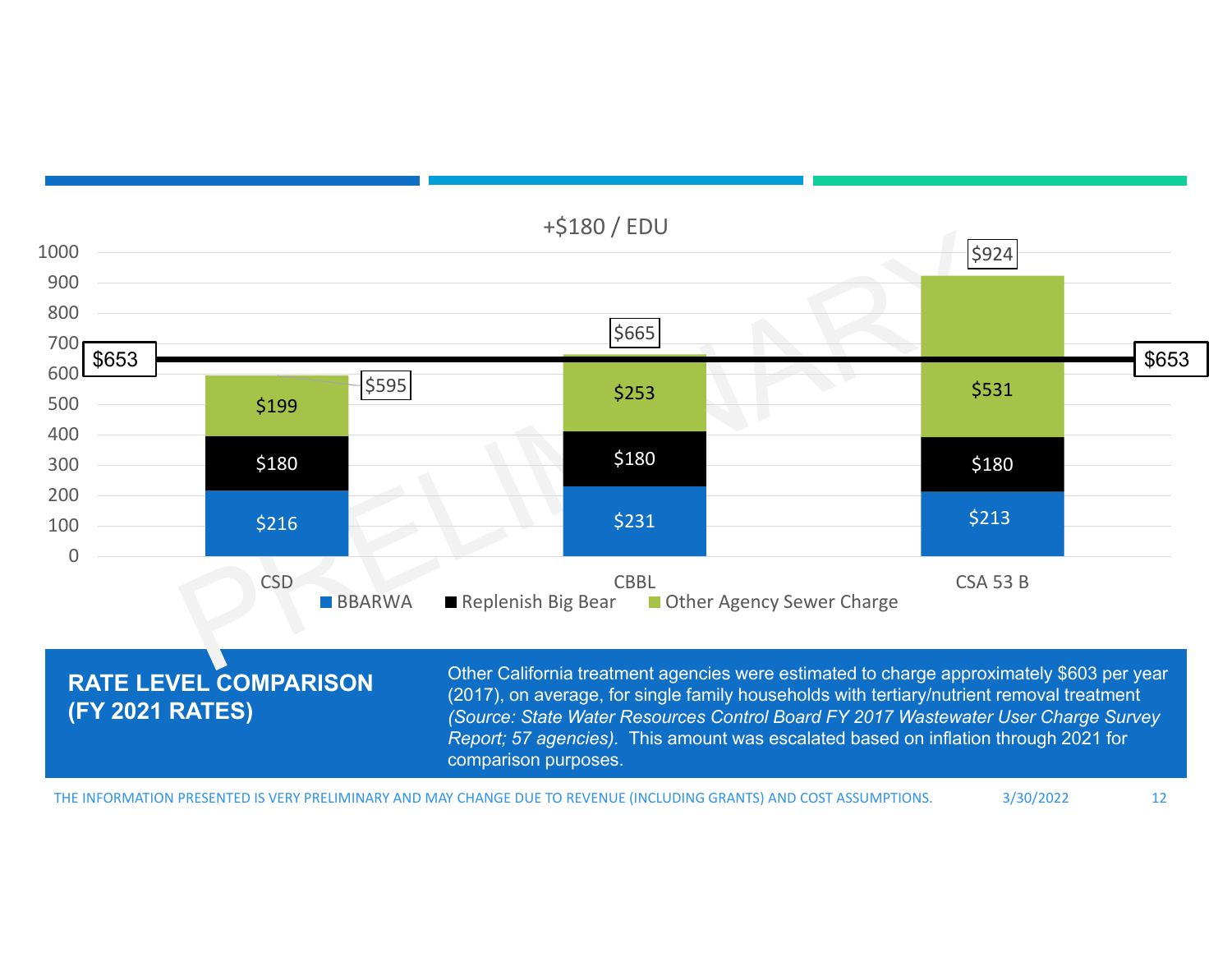### BBARWA AND RBB COMBINED RATE ADJUSTMENT

|                                  | <b>Projected</b><br><b>FY 2022</b> |         | <b>Budget</b><br><b>FY 2023</b> | <b>Forecast</b><br><b>FY 2024</b> |         | <b>Forecast</b><br><b>FY 2025</b> |
|----------------------------------|------------------------------------|---------|---------------------------------|-----------------------------------|---------|-----------------------------------|
| <b>Revenue Requirements:</b>     |                                    |         |                                 |                                   |         |                                   |
| Op Expenses b/f Depreciation     | 4,724,451                          |         | 4,943,340                       | 5,247,846                         |         | 5,501,397                         |
| Rate Funded Capital:             |                                    |         |                                 |                                   |         |                                   |
| Debt Service                     | 433,672                            |         | 465,341                         | 569,875                           |         | 1,112,950                         |
| <b>Capital Expenditures</b>      | 800,000                            |         | 800,000                         | 800,000                           |         | 800,000                           |
| <b>Total Rate Funded Capital</b> | 1,233,672                          |         | 1,265,341                       | 1,369,875                         |         | 1,912,950                         |
| Subtotal                         | 5,958,124                          |         | 6,208,681                       | 6,617,721                         |         | 7,414,347                         |
| <b>LESS Other Revenues:</b>      |                                    |         |                                 |                                   |         |                                   |
| Other Revenue:                   |                                    |         |                                 |                                   |         |                                   |
| <b>Standby Charges</b>           | 79,220                             |         | 77,602                          | 76,688                            |         | 75,774                            |
| <b>Rental Income</b>             | 53,386                             |         | 54,205                          | 55,049                            |         | 55,918                            |
| <b>Waste Disposal</b>            | 21,690                             |         | 21,690                          | 21,690                            |         | 21,690                            |
|                                  | 154,297                            |         | 153,497                         | 153,427                           |         | 153,382                           |
| <b>Revenue Requirements</b>      | 5,803,827                          |         | 6,055,184                       | 6,464,294                         |         | 7,260,965                         |
| Proposed Rate                    | \$<br>231.77                       | $\zeta$ | 246.83                          | \$<br>262.88                      | $\zeta$ | 279.97                            |
| Annual Change                    | 3.9%                               |         | 6.5%                            | 6.5%                              |         | 6.5%                              |

THE INFORMATION PRESENTED IS VERY PRELIMINARY AND MAY CHANGE DUE TO REVENUE (INCLUDING GRANTS) AND COST ASSUMPTIONS. 3/30/2022

13